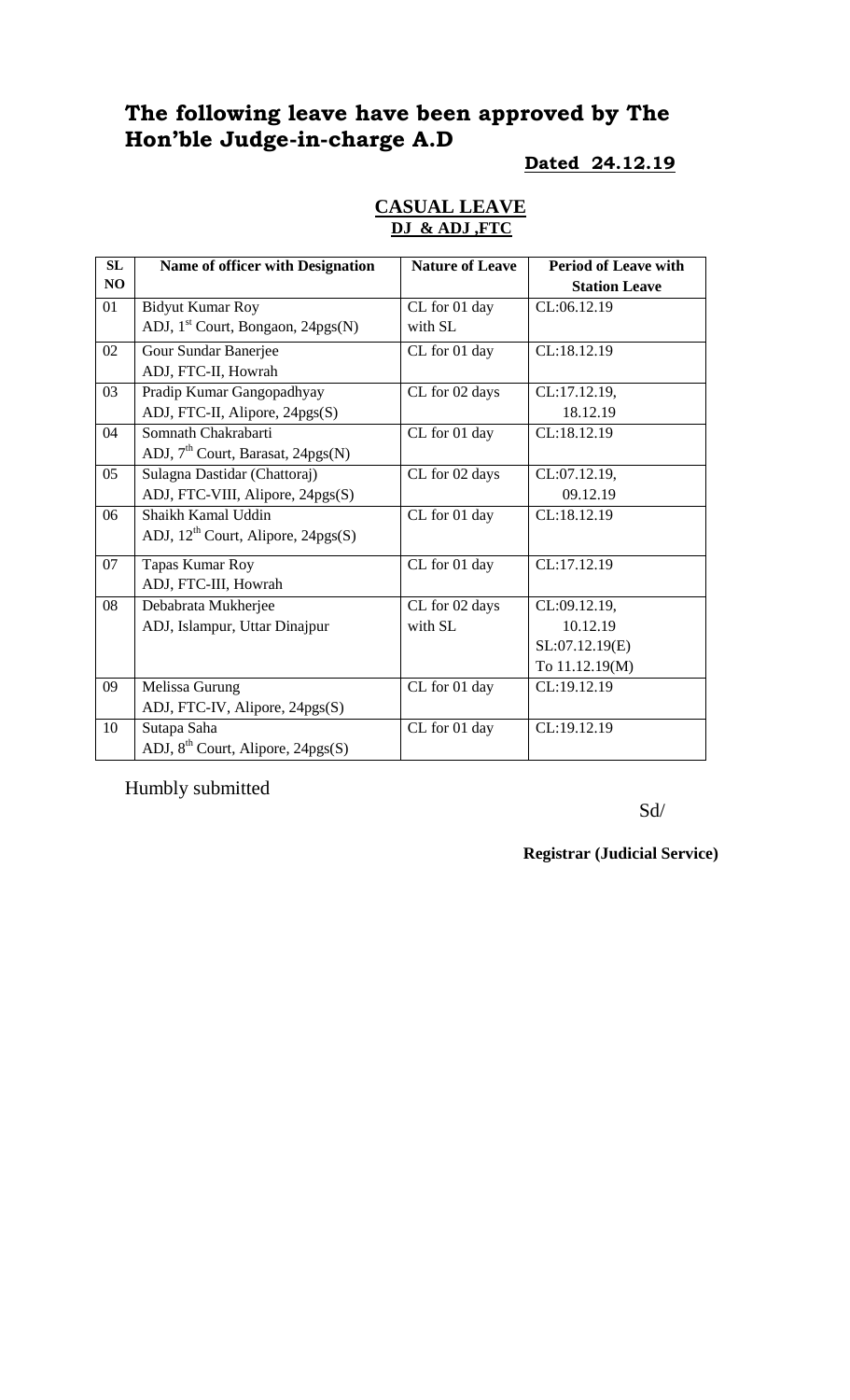# **The following leave have been approved by the Hon'ble Judge-in-Charge A.D.**

### **Dated : 24.12.2019**

### **DJ / ADJ**

| <b>SL NO</b> | Name of officer with<br><b>Designation</b>                                     | <b>Nature of Leave</b>                            | <b>Period of Leave with Station Leave</b> |
|--------------|--------------------------------------------------------------------------------|---------------------------------------------------|-------------------------------------------|
| 01           | Sri Debaprasad Nath<br>ADJ, $13^{\text{th}}$ Court,<br>Alipore, $24$ Pgs $(S)$ | Earned Leave for 02 days                          | From 23.12.2019 to 24.12.2019             |
| 02           | Sri Bivas Pattanayak<br>DJ, Malda                                              | <b>Extension of Earned Leave</b><br>for $03$ days | From 14.12.2019 to 16.12.2019             |
| 03           | Sri Sanjeev Kumar<br><b>Sharma</b><br>ADJ, 3rd Court, Malda                    | <b>Extension of Earned Leave for</b><br>03 days   | From 14.12.2019 to 16.12.2019             |

### **ADJ, FTC/CJ(SD)**

| <b>SL NO</b> | Name of officer with<br><b>Designation</b>                                   | <b>Nature of Leave</b>     | <b>Period of Leave with Station Leave</b> |
|--------------|------------------------------------------------------------------------------|----------------------------|-------------------------------------------|
| 04           | Sri Tarun Kumar<br>Mondal<br>$CJ(SD)$ , $2nd$ Court,<br>Baruipur, 24 Pgs (S) | Commuted Leave for 05 days | From 25.11.2019 to 29.11.2019             |
| 05           | Smt. Madhumita<br>Chowdhury<br>CJ (SD), Balurghat,<br>Dakshin Dinajpur.      | Earned Leave for 05 days   | From 20.12.2019 to 24.12.2019             |

## **JM**

| <b>SL NO</b> | Name of officer with<br><b>Designation</b>                                 | <b>Nature of Leave</b>   | <b>Period of Leave with Station Leave</b> |
|--------------|----------------------------------------------------------------------------|--------------------------|-------------------------------------------|
| 06           | Smt. Sananda Hajra,<br>JM, 5 <sup>th</sup> Court, Alipore,<br>24 Pgs $(S)$ | Earned Leave for 05 days | From 04.12.2019 to 08.12.2019             |
| 07           | Sri Arvind Gaurisaria<br>JM, $2nd$ Court,<br>Raghunathpur, Purulia         | Earned Leave for 01 day  | On 26.12.2019                             |

Humbly submitted Sd/-

# **Registrar (Judicial Service)**